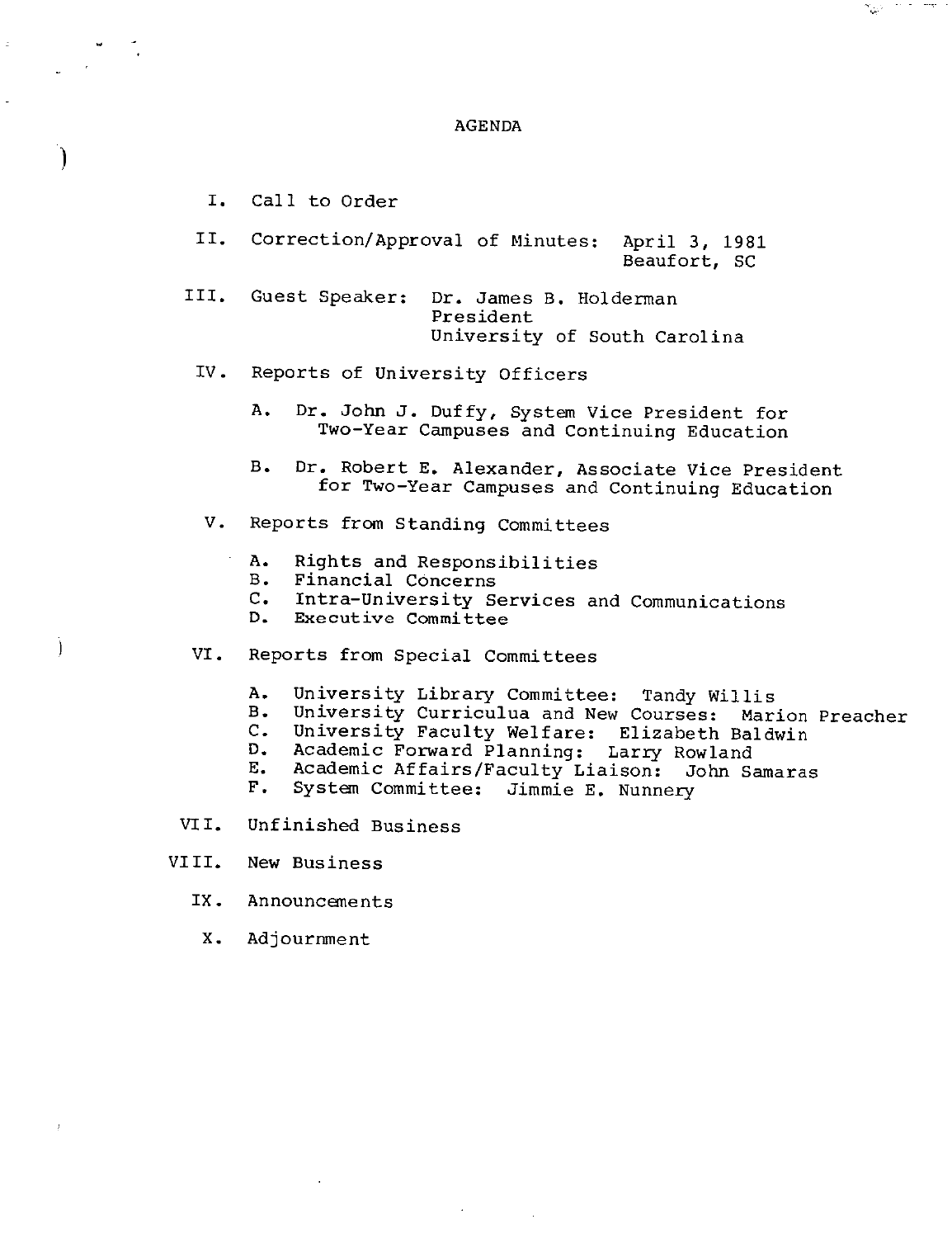# TWO YEAR CAMPUS FACULTY SENATE MEETING USC-BEAUFORT

April 3, 1981

## I. Call to Order

.. .,., . ·~~

 $\mathcal{C}$ 

 $\frac{1}{\pi}$ 

## II. Correction/Approval of Minutes:

Motion to approve minutes was made by Professor Jimmie Nunnery. Motion carried.

\*\*Vice-Chairperson of the Executive committee Jim Otten this time in order that the Senate at large may give it full consideration. The Nominating Committee moved to enlarge the Executive Committee through the addition of one member-at-large position - this being to correct the current status and allow all campuses to have a repre-sentative on the Executive Committee. The motion was approved unanimously. Professor Otten then proceeded with the slate of nominees including the newly created position. They are as follows:

Executive Committee:

Chairperson - Jim Otten-Union<br>Vice Chairperson - Billy Cordray-Salkehatchie Secretary - Elizabeth Baldwin-Lifelong Learning<br>Past Chairperson - Pete Maness-Sumter<br>Member-at-large - Rod Sproatt-Beaufort Member-at-large - Wade Chittam-Lancaster

Nominated for University Curricula and New Courses (Special Committee) was Professor J. T. Myers from USC-Sumter.

Re-nominated for the University Library Committee was Professor Tandy Willis from USC-Union.

Recommended Professor Jimmie Nunnery-Lancaster for his continuing service of the Systems Committee. This requires presidential approval.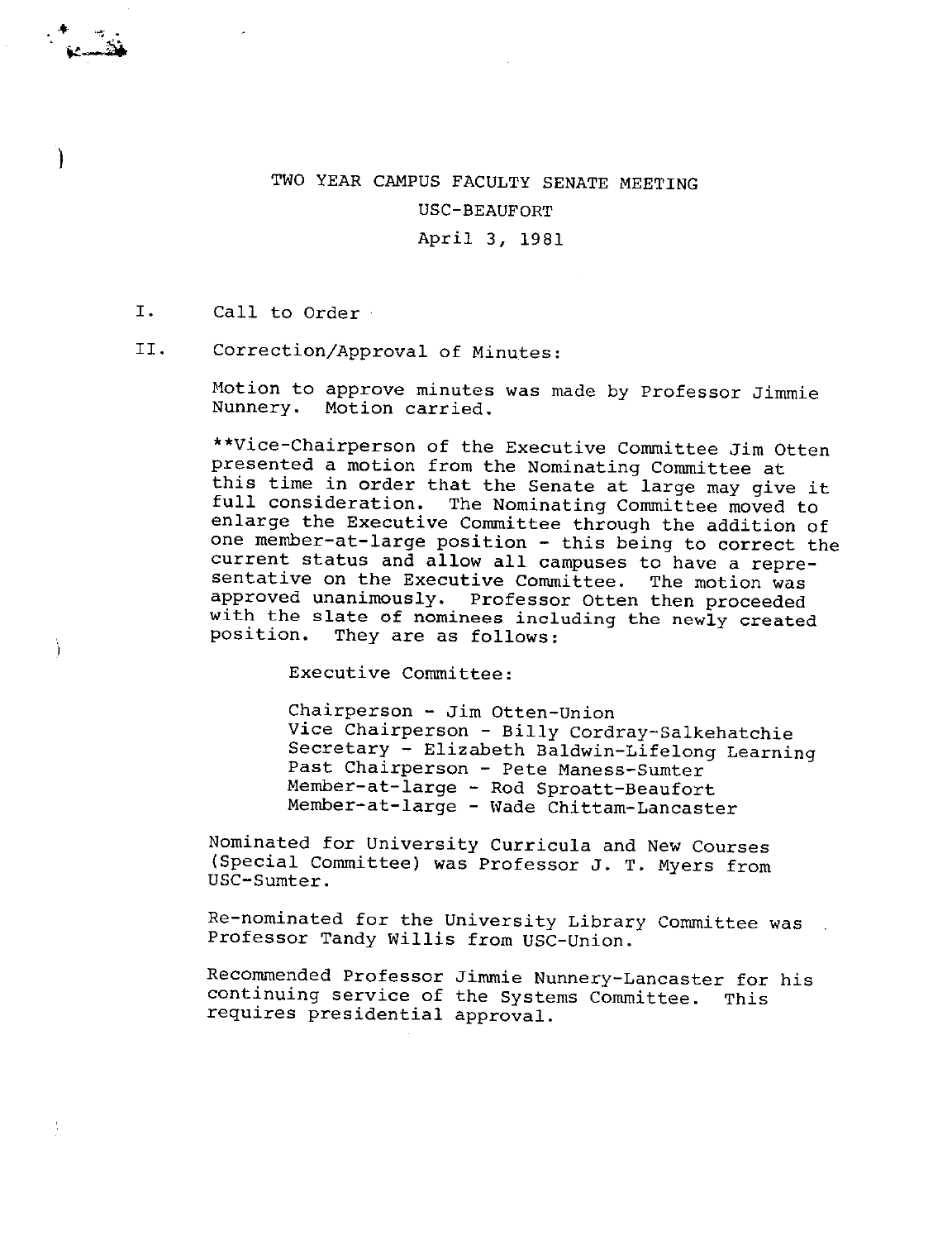)

I

### III. Reports of University Officers:

A. Vice President John Duffy - Dr. Duffy stated that two campuses had undergone self-studies (Aiken and Lancaster) and that both had done very well. Columbia, Spartanburg and Sumter would be visited while Beaufort and Salkehatchie were updating their self-studies. Dr. Duffy said these studies represented great expenditure of thought and effort and served as a vital source for planning within the University.

Dr. Duffy called our attention to the letter C. B. Thomas, Jr., Director of Sponsored Programs and Research wrote. **His** letter is attached as Appendix I. This letter has Exhibits A, B, and C and they are attached also.

The issue of rank for Librarians has been approved by the Provost. It has been agreed to proceed to implement this after consultation with the Librarians.

Dr. Duffy also stated that the visit of Mrs. Sadat was one of the high points of the USC year and that all of the campuses were well represented.

B. Associate Vice President Robert Alexander - Dr. Alexander reported that President Reagan intends to reduce the Department of Education by 20-25%. Much of this cut will fall on Student Loans - BEOG. This would severely hurt enrollment on the two year campuses. Dr. Alexander then stressed the increasing importance of effective recruiting.

USC has been looking into expanding courses over telecommunications - Public Television 3 (PTV-3). Dr. Alexander reminded us that we do not want to conflict with the existing courses we already have, we seek only to fill in the gaps.

IV. Reports from Standing Committees:

A. Rights and Responsibilities - Jimmie Nunnery

The Rights and Responsibilities Committee moved to adopt the following resolution: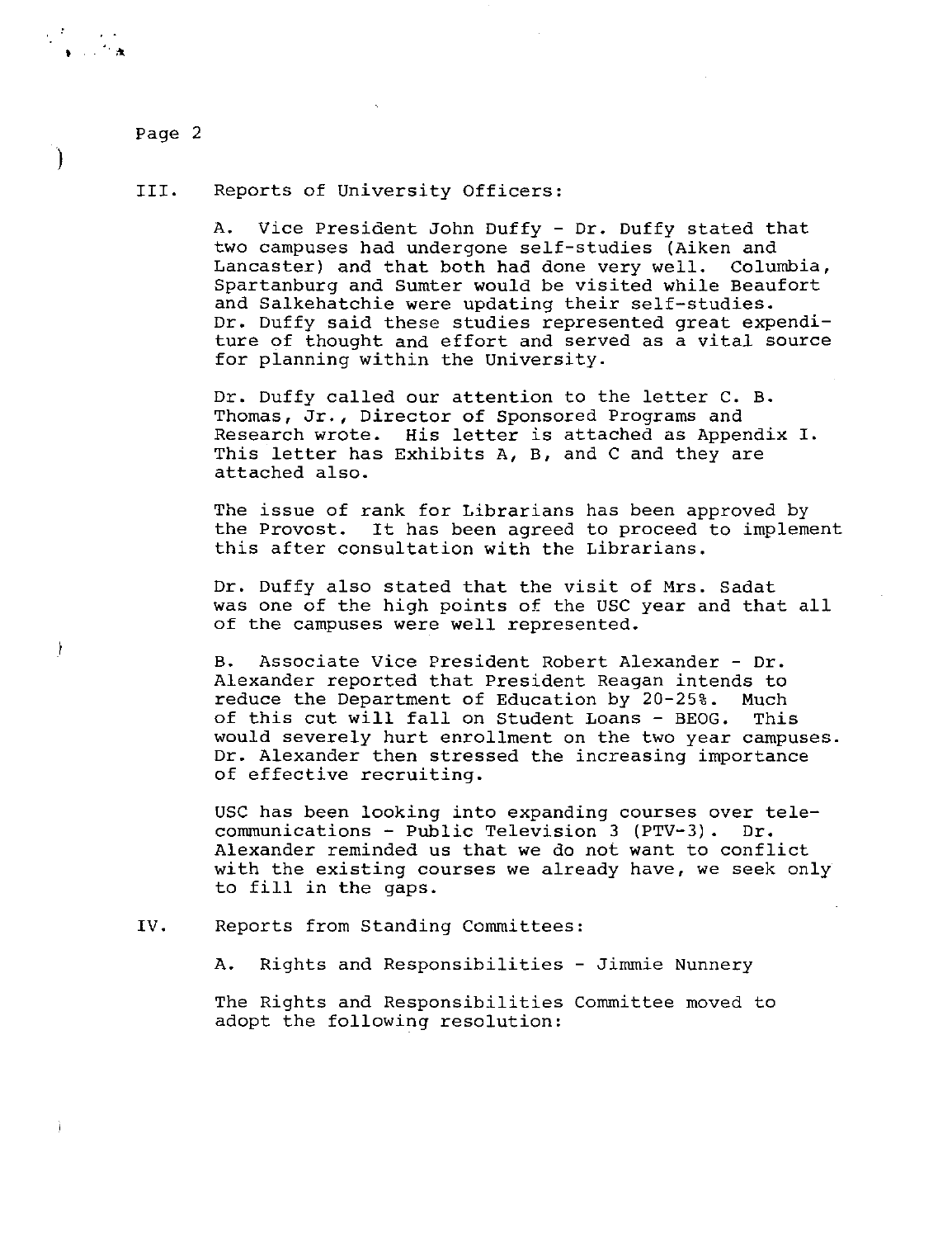)

 $\mathbf{I}$ 

#### Whereas;

Faculty from the Two Year Campuses are becoming increasingly involved in sponsored program activity; and,

#### Whereas;

The Director of Sponsored Programs and Research, in his letter of 31 March, 1981 to the Vice President for Two Year Campuses and Continuing Education, has expressed a positive attitude toward providing representation from the Two Year Campuses on the University Research and Productive Scholarship Committee; therefore, be it

#### Resolved;

That the Chairman of the Two Year Campus Faculty Senate contact the Director of Sponsored Programs and Research, expressing appreciation for his position, and requesting that a representative from the Two Year Campuses be nominated, in consultation with the Office of the Vice President for Two Year Campuses and Continuing Education, to the University Research and Productive Scholarship Committee.

The motion carried unanimously.

The Faculty Rights and Responsibilities Committee requests that the Office of the Vice President for Two Year Campuses and Continuing Education furnish to the members of the Committee any information, other than that contained in the Two Year Campus Faculty Manual, pertaining to university policy concerning the employment, compensation, fringe benefits, and termination of parttime faculty.

B. Financial Concerns - Jean Gray

No report.

C. Intra-University Services and Communications - Sherre Dryden

Professor Dryden announced the Times 9 English meeting has been scheduled for October 9, 1981.

In reference to the proposal for academic rank for professional librarians passed at the last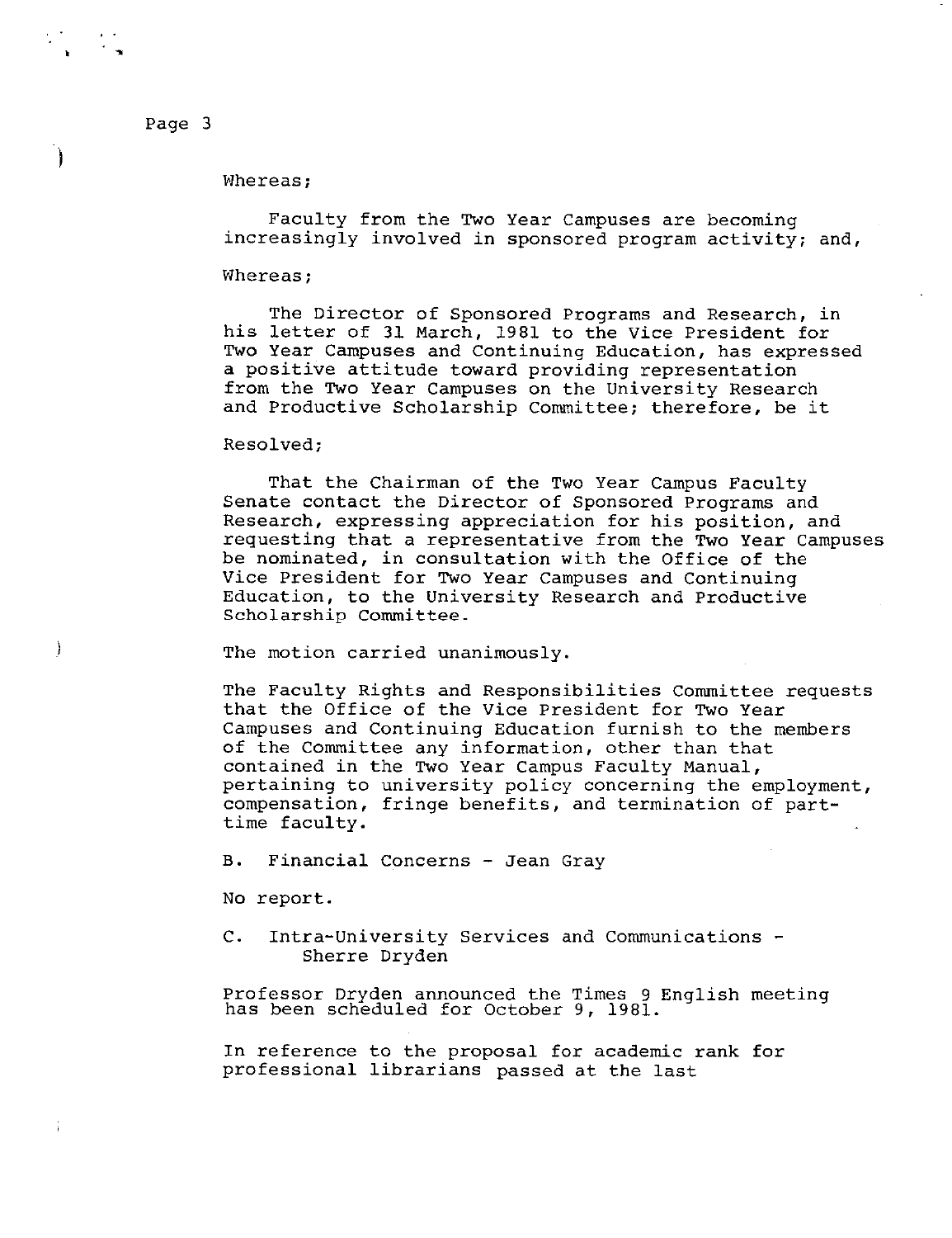'

)

 $\mathcal{E}$ 

faculty senate meeting, the Committee moves that the Office of the Vice President of Two Year Campuses and Continuing Education in conjunction with the Deans of the affected campuses shall make a decision as to the rank of each librarian currently employed by the<br>two year campuses. The affected person will be noti The affected person will be notified by their Dean before the end of the 1981 Spring semester. This motion excludes those librarians whose resignations will become effective before Fall 1981. Motion carried.

D. Executive Committee - Pete Maness

No further report.

v. Reports from Special Committees:

A. University Library Committee - Tandy Willis

No report.

B. University Curricula and New Courses - Marion Preacher

Approved in March:

Changes in Media Arts include new courses at the 1, 2, and 3 hundred level. The areas of study, formerly 8, have been limited to four.

Religion 104 has been changed in title and description.

The degree title in the South Carolina College has been changed and the curriculum strengthened by requiring the candidate to meet the General Education Requirements of both the College of Humanities and Social Sciences and the College of Science and Math. Approved 4-1 by the Faculty Senate (Columbia).

Bachelor of Fine Arts in Theatre and Speech.

College of Pharmacy--changes in number, prerequisites and description in 310 **and** 311.

The faculty should be alerted to changes being made in curriculum in:

Health Education Physical Education Public Health Psychology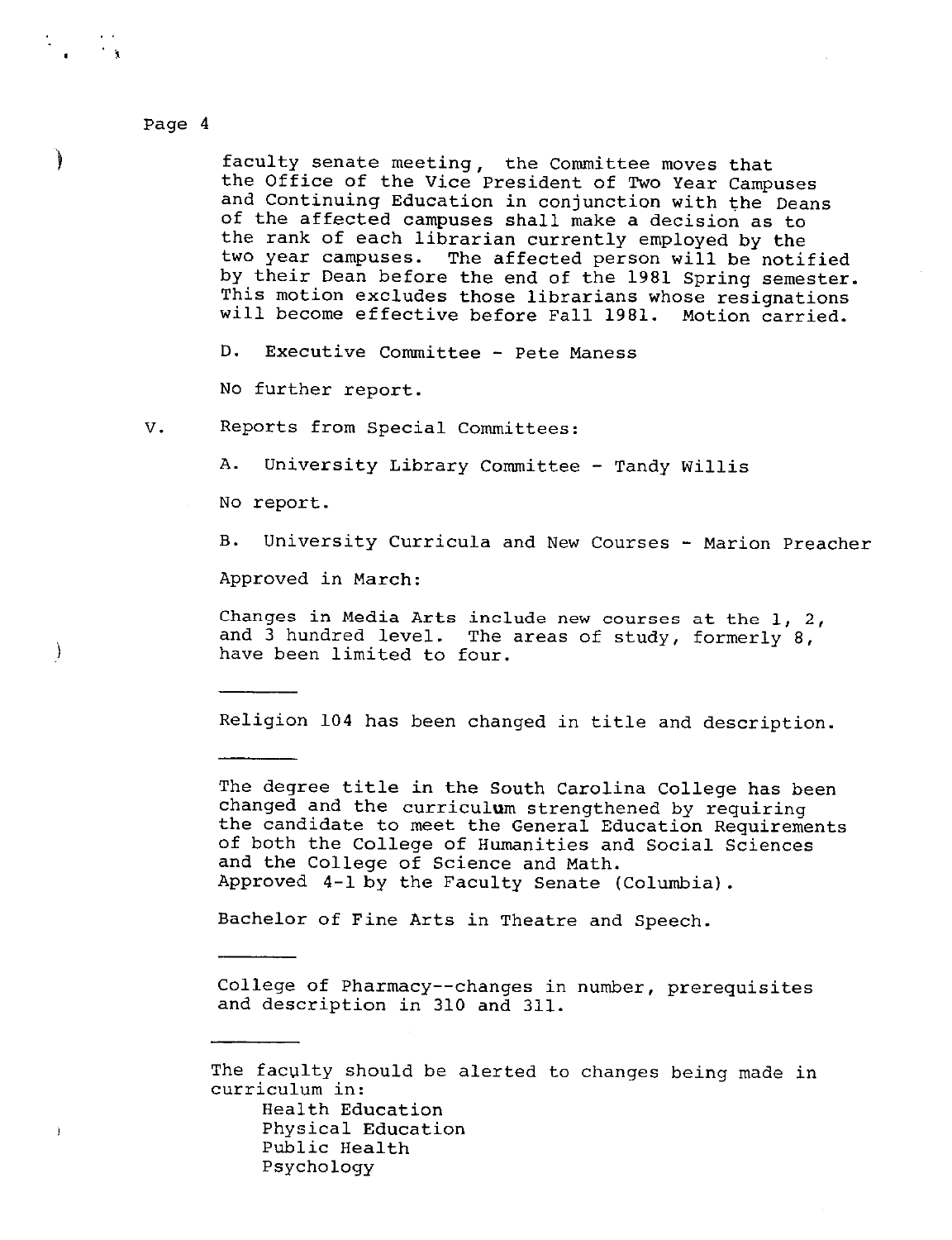$\overline{\phantom{a}}$ 

J

) All but four courses in Psychology are being changed. Some in the title; others in description.

These proposed changes have not reached the Faculty Senate in Columbia.

C. University Faculty Welfare - Elizabeth Baldwin

No report.

D. Academic Forward Planning - Larry Rowland

No report.

E. Academic Affairs/Faculty Liaison - John Samaras

The Academic Affairs/Faculty Liaison Committee met on March 23. They approved a tuition surcharge of \$5.00 per credit hour at Coastal Carolina. They also approved a doctoral program in the College of Music.

In executive session, the Committee heard the appeal of a denial of tenure case from the College of General Studies. The Committee upheld the denial.

On April 2, the Committee approved a procedure for considering appeals. In executive session, the Committee heard the appeal of a denial of tenure case from the College of Education. As this appeal was heard only on Thursday, April 2 he was unable to report the outcome since the appellant must first be officially notified of the Committee's decision.

 $\mathbf{f}$ 

F. Systems Committee - Jimmie Nunnery

Meeting of February 20, 1981:

The topics of major concern to us were:

**1.** Commission on Higher Education recommendations relative to elimination of certain courses in the College of General Studies and restructuring other programs.

The decision **was** to appeal to the S.C. House of Representatives **and** the Senate Education Committees.

Note: This was done, and the C.H.E. recommendations were defeated in the House Education Committee by a vote of **11** to 6.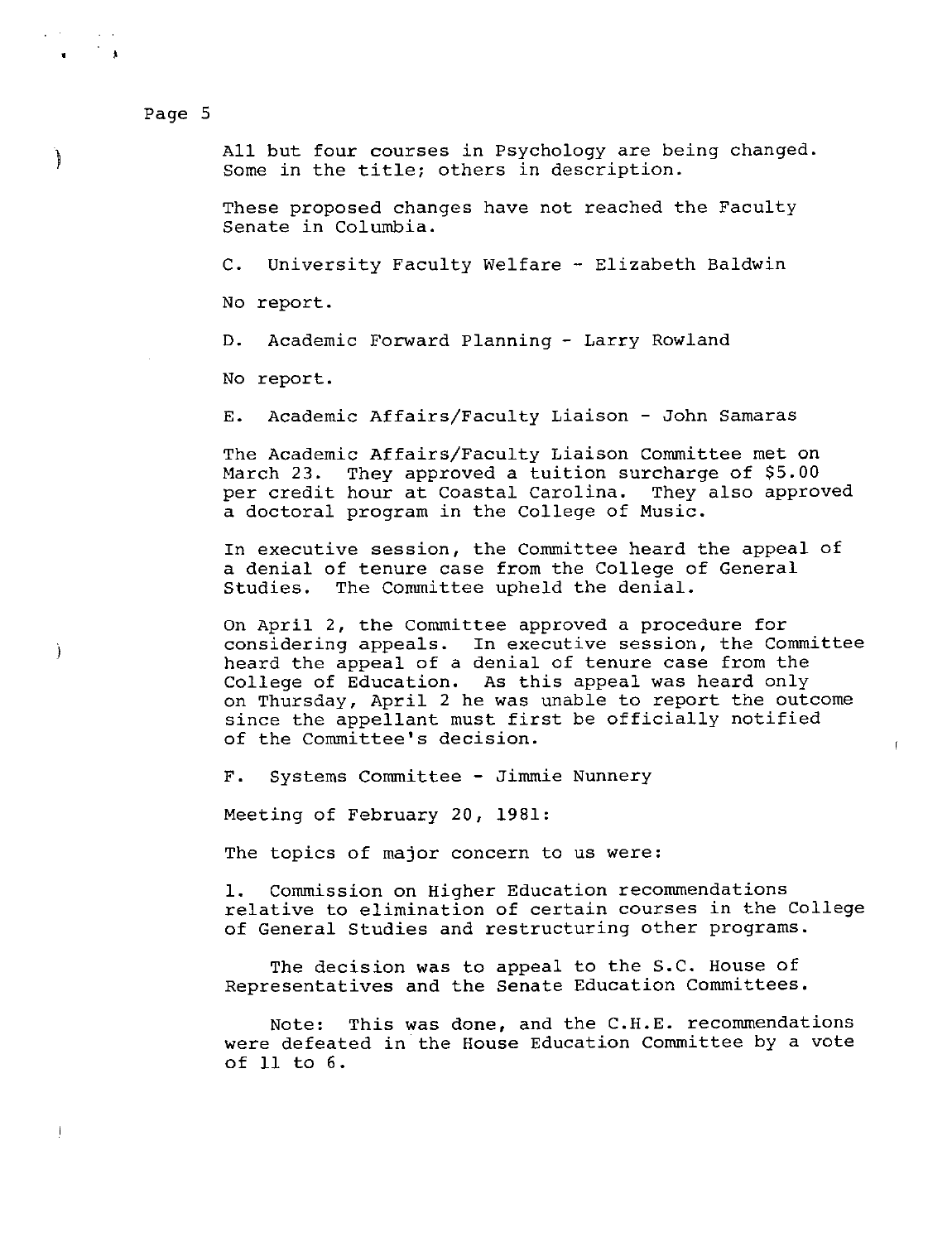)

 $\left\vert \right\rangle$ 

2. 1981-82 salary outlook, budget, and other related matters.

3. 7% personnel cut.

Meeting of March 24, 1981:

1. 1981-82 budget, raises, and related matters. bill now on House floor under debate). (Note:

USC gained considerable funds in the House Ways and Means Committee over the amounts recommended by C.H.E., but more are needed. Attempts will be made to secure further increases in the Senate Finance Committee.

2. Commission on Higher Education

This was discussed in general. No further comment.

3. Upcoming visit of Mrs. Anwar Sadat.

This was discussed and we were briefed by President Holderman on plans for the visit.

4. Commencement Speakers

Speakers for commencements on the various campuses were announced.

The next meeting of the Systems Committee will be April 10, 1981.

VI. Unfinished Business:

There being no nominations from the floor the proposed slate of officers were elected by aclamation.

VII. New Business:

> Professor Jerry Dockery, Lifelong Learning presented the following motion:

Whereas;

The Two Year Campus Faculty Senate of the University of South Carolina sees as part of its function the well being of all employees of the Two Year Campus System;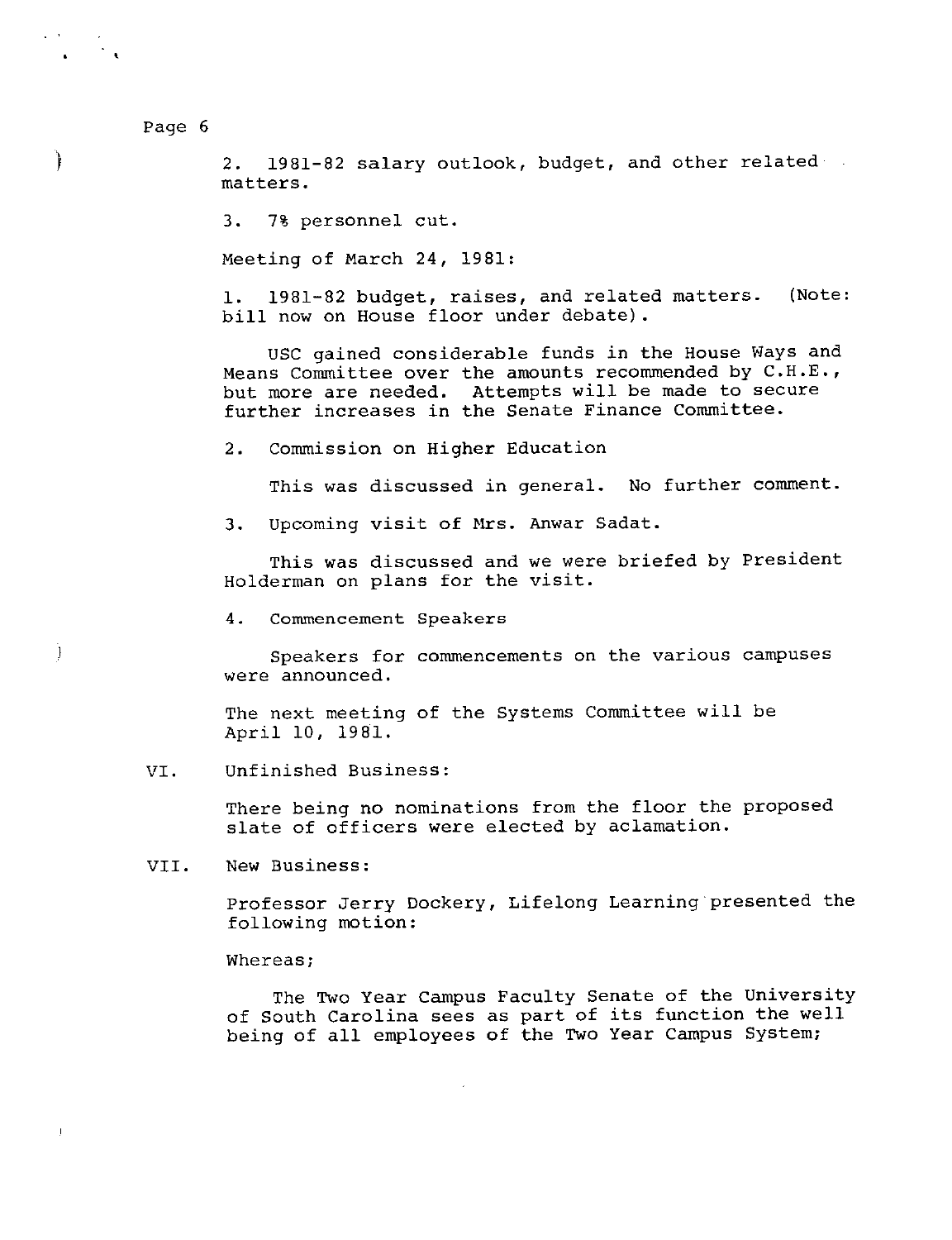)

 $\,$ 

And Whereas;

The maintenance of adequate salaries for all employees has a direct bearing on the morale and well being of those employees;

And Whereas;

Senator Ernest Nunnery has agressively fought for the monies which had been promised these employees;

We hereby extend to Senator Nunnery our heartfelt thanks and appreciation for his unselfish efforts on our behalf.

This motion carried unanimously.

VIII. Announcements:

Dr. Duffy presented plaques to the following past chairpersons:

| Jimmie Nunnery | 1973-1974 |
|----------------|-----------|
| John Samaras   | 1977-1978 |
| John Stine     | 1978-1979 |
| Pete Maness    | 1980-1981 |

Mrs. Beth Williams, Recording Secretary, was presented with an initialed silver necklace on behalf of the 1980-1981 Senate.

IX. Adjournment

Respectfully submitted,

Beth G. Williams, Recording Secretary

Billy Cordray, Secretary

bgw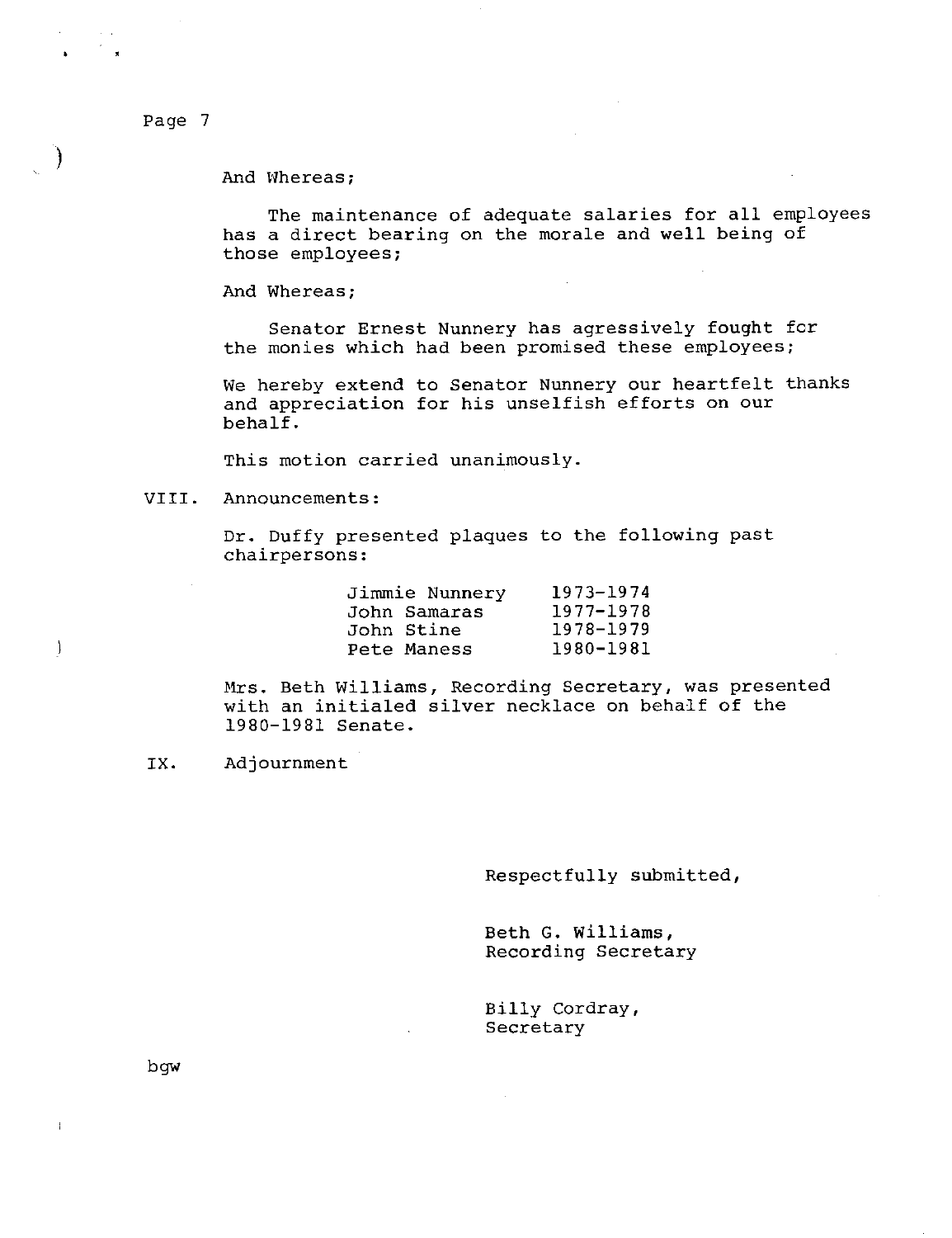

#### **UNIVERSITY OF SOUTH CAROLINA**

COLUMBIA, S. C. 29208

OFFICE OF SPONSORED PROGRAMS AND RESEARCH

)

Ì

 $\,$   $\,$ 

. "

<sup>18031</sup>*nno93* March 31, 1981

Dr. John J. Duffy Vice President for Two Year Campuses and Continuing Education Osborne Building USC-Columbia Campus

Dear John:

I am pleased to respond to your letter of March 18, 1981 and the concerns of its attached Minutes of the Two Year Campus Faculty Senate meeting held at USC-Sumter on February 13, 1981, relevant to the Research and Productive Scholarship grant program at USC.

Before addressing the specifics of the Minutes, I deem it important to point out that the concept of "Large Grants" and "Small Grants" is something I personally reinstated into this cycle of the Research and Productive Scholarship grant program after a hiatus of many years. I did this as one of several considerations designed to promote more response to the call for proposals by everyone and as a change in emphasis by the reviewing committees away from what projects will produce subsequent outside funding. This last consideration has been greatly overworked by the committee in recent years, in my opinion. While not ignoring this altogether, I feel there should be at least equal consideration of how the funding of a particular project may improve the individual from an academic standpoint.

As for the points of the Minutes:

- (1) EXHIBIT A, attached, is a list of projects recently submitted by faculty from the two year campuses for the current cycle. You will note that they fall into both the large and small grant categories.
- (2) EXHIBIT B, attached, is a list of recent awards to two year campus faculty over a period of three years. I can report on the successful proposals from (1), above, within a few weeks.

The University of South Carolina. USC Aiken, USC Salkehatchie. Allendale, USC Beaufort; USC Columbia, Coastal. Carolina College, Conway, USC Lancaster, USC Spartanburg. USC Sumter: USC Union; and the Military Campus.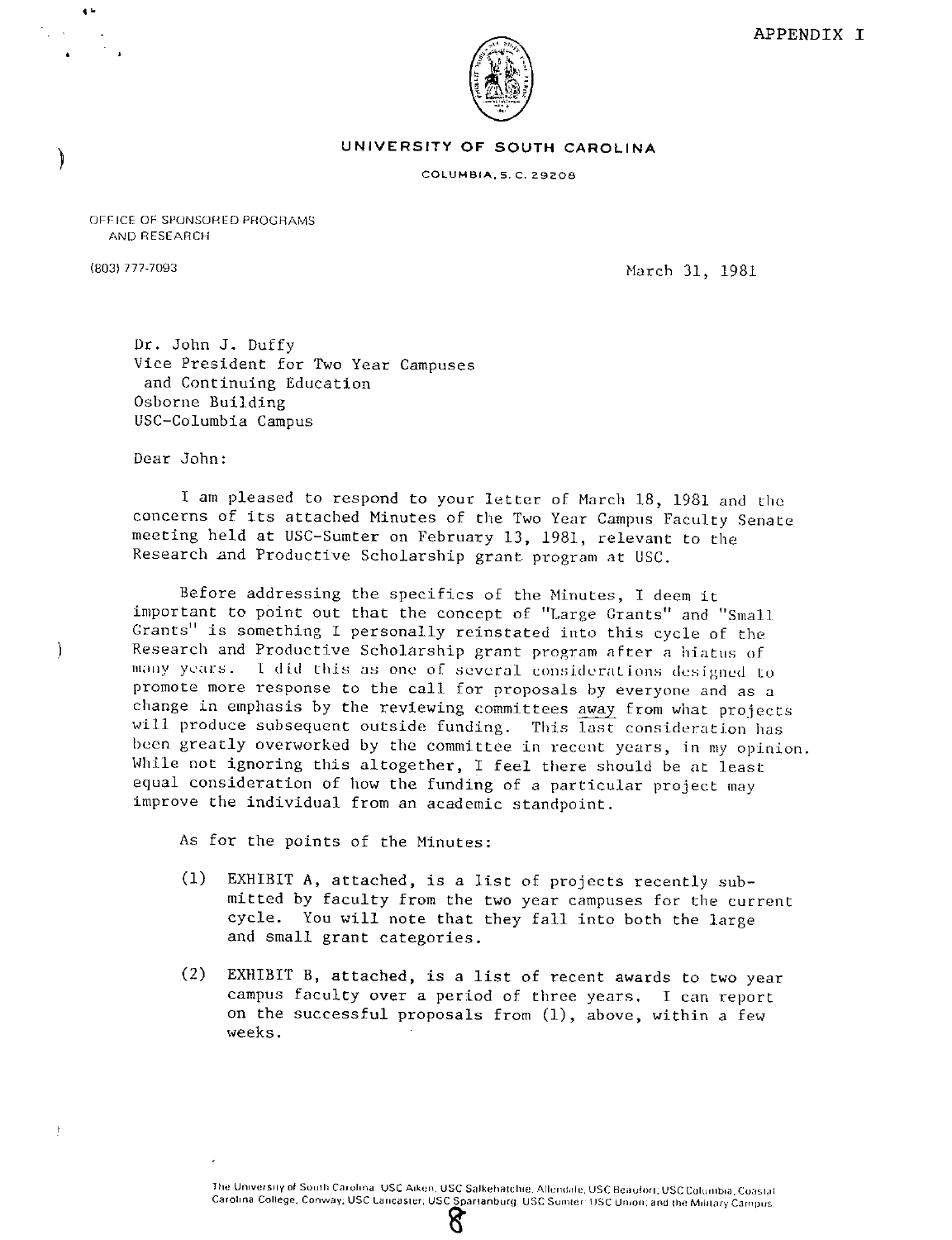Dr. John J. Duffy Vice President for Two Year Campuses and Continuing Education March 31, 1981 Page 2

•

)

 $\left\langle \right\rangle$ 

- (3) EXHIBIT C, attached, is the total list of Research and Productive Scholarship committee members. For purposes of proposal review, they are divided by personal discipline into three subcommittees (as are the proposals):
	- (a) Arts and Humanities
	- (b) Social and Behavioral Sciences
	- (c) Physical and Life Sciences
- (4) The Office of Sponsored Programs and Research (SPAR) re of those individuals felt to be knowledgeable in their dis-<br>cipline, such that they could exercise true peer review of proposals from any of the USC campuses. Our recommendation during their own grant work and through recommendation by the Deans.
- (5) To my knowledge, there have never been any representatives on the R&PS committee from the two year campuses. However, now that sponsored program activity appears to be on the move<br>at the two year campuses, and the level of interest and faculty expertise continues to improve there, I would expect to see<br>representation on the committee. However, I hasten to point out that such representation would probably not result in any significant increase in the number of awards to the two year campuses, because I assure you that the funding percentage of two year campus proposals greatly exceeds that of the four year campuses or the Columbia campus.

I do see value in committee representation for the positive<br>influence it could have in further evolvement of significant<br>sponsored program activity at the two year campuses. There-<br>fore I will see if we cannot do something R&PS committee for FY 1981-82.

<sup>I</sup>hope that I have responded appropriately to the concerns of the Two Year Campus Faculty Senate. If not, please let me know what additional information I can provide.

As indicated to you on numerous occasions, I have been to all of<br>the two year campuses and am aware of the vital contributions they are making to the people of this state. The Office of Sponsored Programs is eager to assist them in any way we can.

Very truly yours,

C.B. Thomas, Jr. Director Sponsored Programs and Research

CBT/dhb Attachments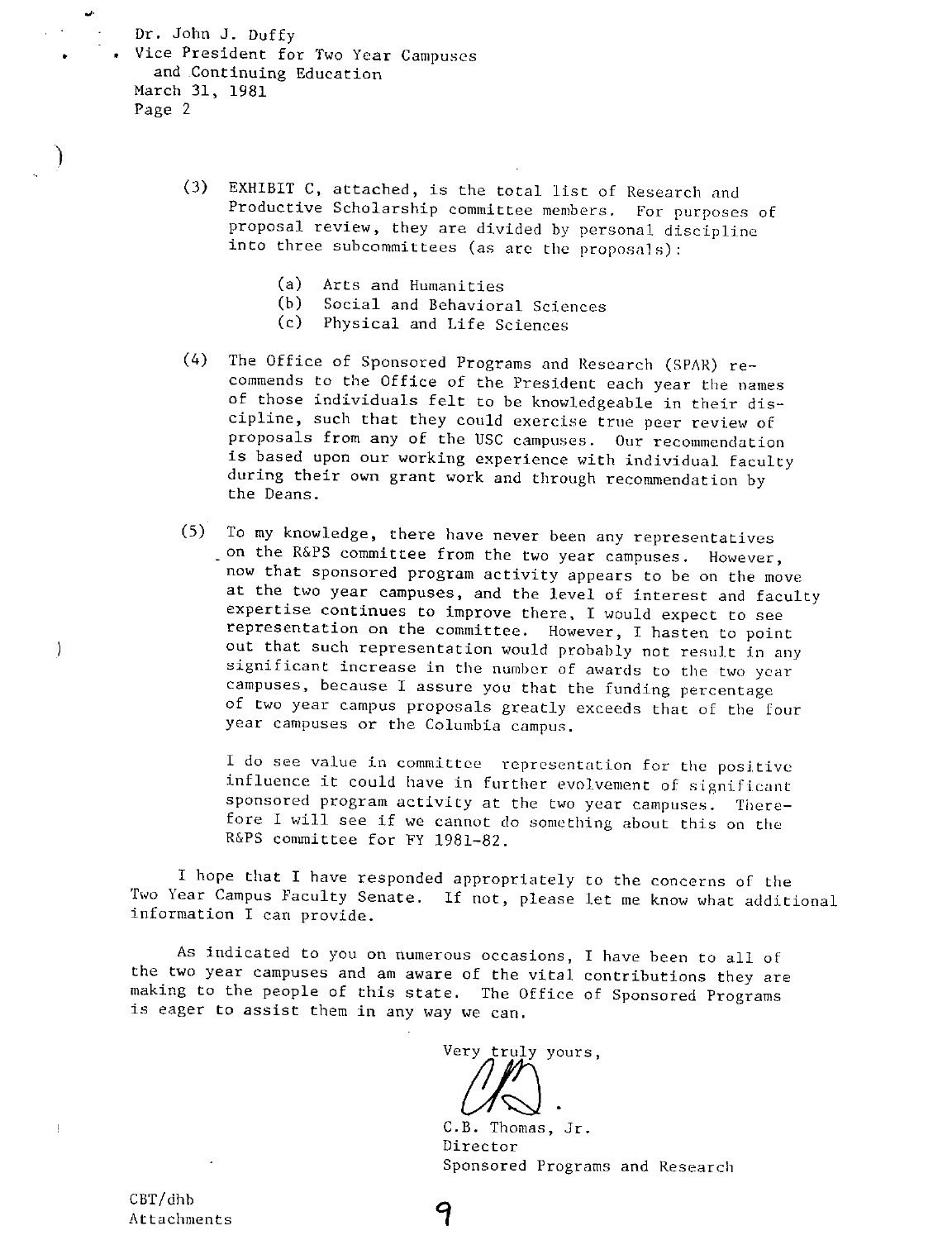

 $\sim$ 

 $\sim$   $\sim$ 

•

# RESEARCH AND PRODUCTIVE SCHOLARSHIP

 $\sim$   $\sim$ 

 $\sim 100$  km s  $^{-1}$ 

|                                |                         | SUBMITTED BY:       | DEPARTMENT                                        | PROPOSAL TITLE:                                                                                           | AMOUNT REQUESTED |
|--------------------------------|-------------------------|---------------------|---------------------------------------------------|-----------------------------------------------------------------------------------------------------------|------------------|
|                                | $\bullet$<br><b>L</b> . | Riner, William F.   | P.E.<br>USC Lancaster                             | "Body Composition and Physical<br>Activity Assessment of Children"                                        | \$4000.00        |
|                                | 2.                      | Goicorchea, Jose M. | Social Sciences,<br>USC Salkehatchie              | "The Ports of the Atlantic and<br>Gulf Coasts of the United States<br>and the Cuban War for Independence" | \$500.00         |
|                                | 3.                      | Myers, John T.      | Social Sciences,<br>USC Sumter                    | "Wateree Valley Culture History"                                                                          | \$3170.00        |
| $\boldsymbol{\mathsf{\Omega}}$ | 4.                      | Bell, David A.      | Philosophy,<br>USC Lancaster                      | "Language and Practice"                                                                                   | \$500.00         |
|                                | 5.                      | Mitchell, Arthur H. | Humanities & Social<br>Sciences, USC Salkehatchie | " Hugh O'Brien and the<br>Rise of the Boston Irish"                                                       | \$500.00         |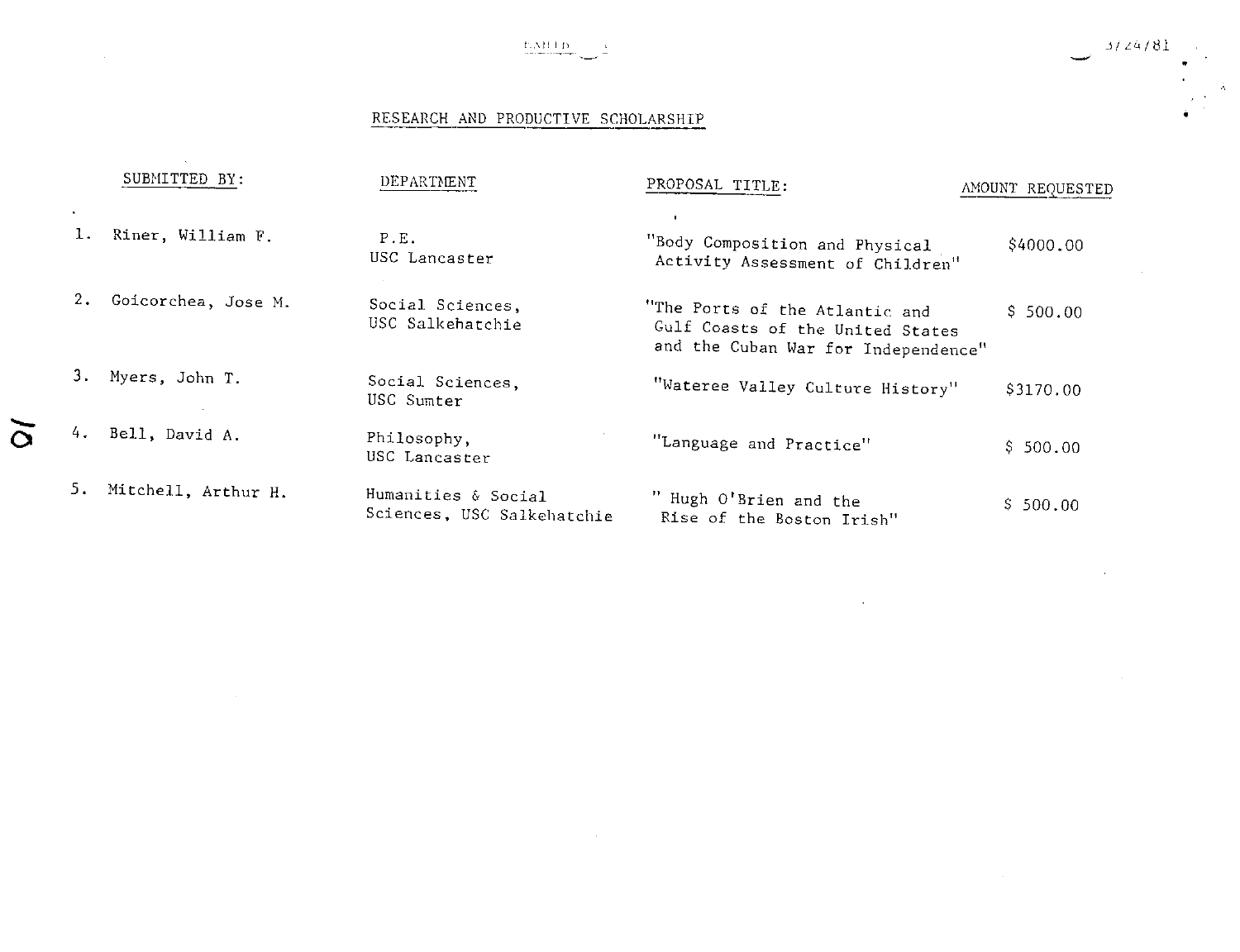•

 $\frac{1}{2}$ 

# RESEARCH & PRODUCTIVE SCHOLARSHIP AWARDS

|     | SUBMITTED BY            | CAMPUS                          | PROPOSAL TITLE                                                                    | AMOUNT AWARDED |
|-----|-------------------------|---------------------------------|-----------------------------------------------------------------------------------|----------------|
| 1.  | Caraway, B.H.           | USC, Lancaster                  | "Detoxification of Aflatoxins<br>by Ammonia"                                      | \$2,500.00     |
|     | 2. Dunlap, Elizabeth D. | USC. Beaufort                   | "Hopkins' Contribution to the<br>English Aesthetic Movement"                      | 200.00         |
|     | 3. Taylor, Joan         | USC, Beaufort                   | "The Poetic Stance of<br>William Carlos Williams"                                 | 300.00         |
|     | 4. Wolfe, Drew H.       | USC, Sumter<br>Chemistry        | "A Comparative Study of<br>General & Organic Chemistry<br>Laboratory Experiments" | 930.00         |
|     | 5. Haist, Gordon        | USC, Beaufort                   | "Raymond Polin's Axiological<br>Esistentialism"                                   | 300.00         |
|     | 6. Long, Karen J.       | USC, Salkehatchie               | "Reading Aloud to Children Train-<br>ing for Low SES Parents"                     | 2,500.00       |
| 7.  | Sproul, Gordon          | USC, Beaufort<br>Chemistry      | "Synthesis of a Unique<br>Coordination Polymer"                                   | 2,388.00       |
|     | 8. Rowland, Lawrence S. | USC, Beaufort                   | "The History of the Beaufort<br>District 1520-1861"                               | 1,891.00       |
|     | 9. Caine, Edsel A.      | USC, Beaufort<br>Marine Science | "Ecology of Epibionts Within<br>Fouling Communities"                              | 2,800.00       |
| 10. | Whisonant, Mary         | USC, Beaufort<br>Art            | "Colored-Toned Photographic<br>Images for Enameling"                              | 3,041.00       |

 $\mathcal{A}$ 

 $\sim 10^{-1}$ 

 $\sim$   $\sim$